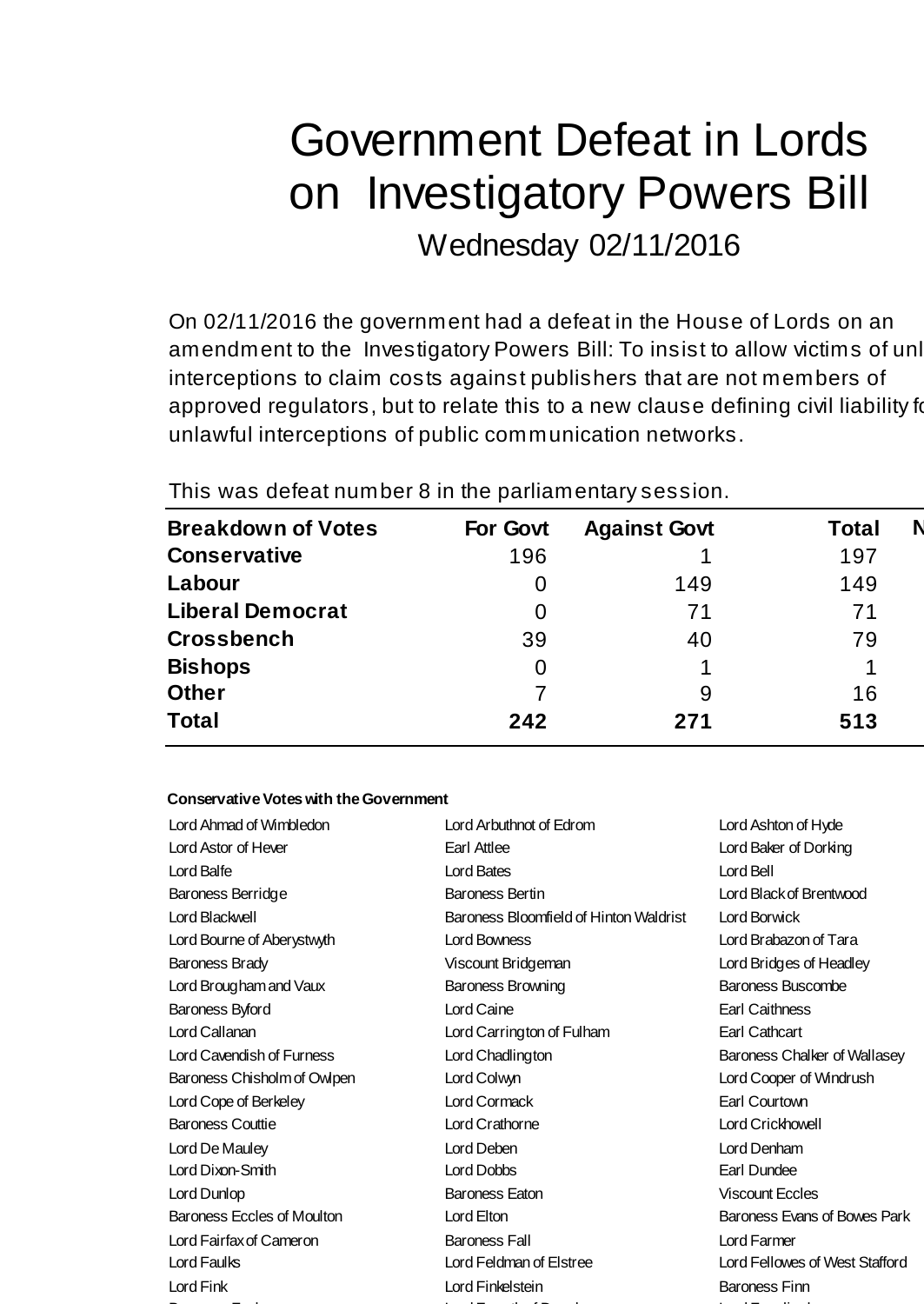Lord Gardiner of Kimble Baroness Gardner of Parkes Lord Garel-Jones Lord Geddes Lord Gilbert of Panteg Lord Glendonbrook Lord Glentoran Baroness Goldie Lord Goodlad Lord Griffiths of Fforestfach Viscount Hailsham Lord Hamilton of Epsom Baroness Hanham **Baroness Harding of Winscombe** Baroness Helic Lord Henley Lord Higgins Lord Hill of Oareford Lord Hodgson of Astley Abbotts Baroness Hodgson of Abinger Lord Holmes of Richmond Baroness Hooper Lord Horam Lord Howard of Rising Earl Howe Lord Howell of Guildford Lord Hunt of Wirral Lord Inglewood Lord James of Blackheath Baroness Jenkin of Kennington Lord Jopling Lord Keen of Elie Lord King of Bridgwater Lord Kirkham Lord Kirkhope of Harrogate Lord Lamont of Lerwick Lord Lang of Monkton Lord Lansley Lord Leigh of Hurley Lord Lexden Lord Lingfield Earl Liverpool Lord Livingston of Parkhead Marquess of Lothian Lord Lucas Lord Lyell Lord MacGregor of Pulham Market Lord Mancroft Baroness Manzoor Lord Marland Lord Marlesford Lord Mawhinney Lord McColl of Dulwich Lord McInnes of Kilwinning Baroness McIntosh of Pickering Baroness Mobarik Baroness Morris of Bolton Lord Moynihan Lord Naseby Lord Nash Baroness Neville-Jones **Baroness Neville-Rolfe** Baroness Newlove Baroness Nicholson of Winterbourne Baroness Noakes Lord Northbrook Lord Norton of Louth **Lord O'Shaughnessy** Baroness O'Cathain Baroness Oppenheim-Barnes **Barones Lord Patten** Baroness Pidding Baroness Pidding Lord Polak Lord Popat Lord Porter of Spalding Lord Prior of Brampton **Baroness Rawlings** Baroness Redfern Baroness Redfern Lord Renfrew of Kaimsthorn Viscount Ridley Lord Risby Lord Robathan Lord Rose of Monewden Lord Ryder of Wensum Lord Sanderson of Bowden **Baroness Scott of Bybrook** Baroness Seccombe Earl Selborne Lord Selkirk of Douglas Lord Selsdon Baroness Shackleton of Belgravia Baroness Sharples Baroness Shaphard of Northwold Lord Sherbourne of Didsbury Baroness Shields Lord Shinkwin Earl Shrewsbury Lord Smith of Hindhead Lord Spicer Baroness Stedman-Scott **Lord Sterling of Plaistow** Baroness Stowell of Beeston Lord Strathclyde **Baroness Stroud** Baroness Stroud Baroness Sugg Lord Suri Lord Swinfen Lord Taylor of Holbeach Lord Tebbit Lord Trefgarne Lord Trimble Lord True **Lord Tugendhat** Lord Tugendhat **Baroness** Vere of Norbiton Baroness Verma Lord Wakeham Baroness Warsi Lord Wasserman Lord Wei Baroness Wheatcroft Cord Wei Baroness Wheatcroft Lord Whitby Baroness Wilcox Lord Willetts Baroness Williams of Trafford Lord Wolfson of Aspley Guise Lord Young of Cookham Viscount Younger of Leckie

#### **Conservative Votes against the Government** Lord Blencathra

#### **Labour Votes with the Government**

**Labour Votes against the Government** Baroness Adams of Craigielea Lord Alli Lord Anderson of Swansea Baroness Andrews Baroness Armstrong of Hill Top Lord Bassam of Brighton Lord Berkeley Baroness Billingham Baroness Blackstone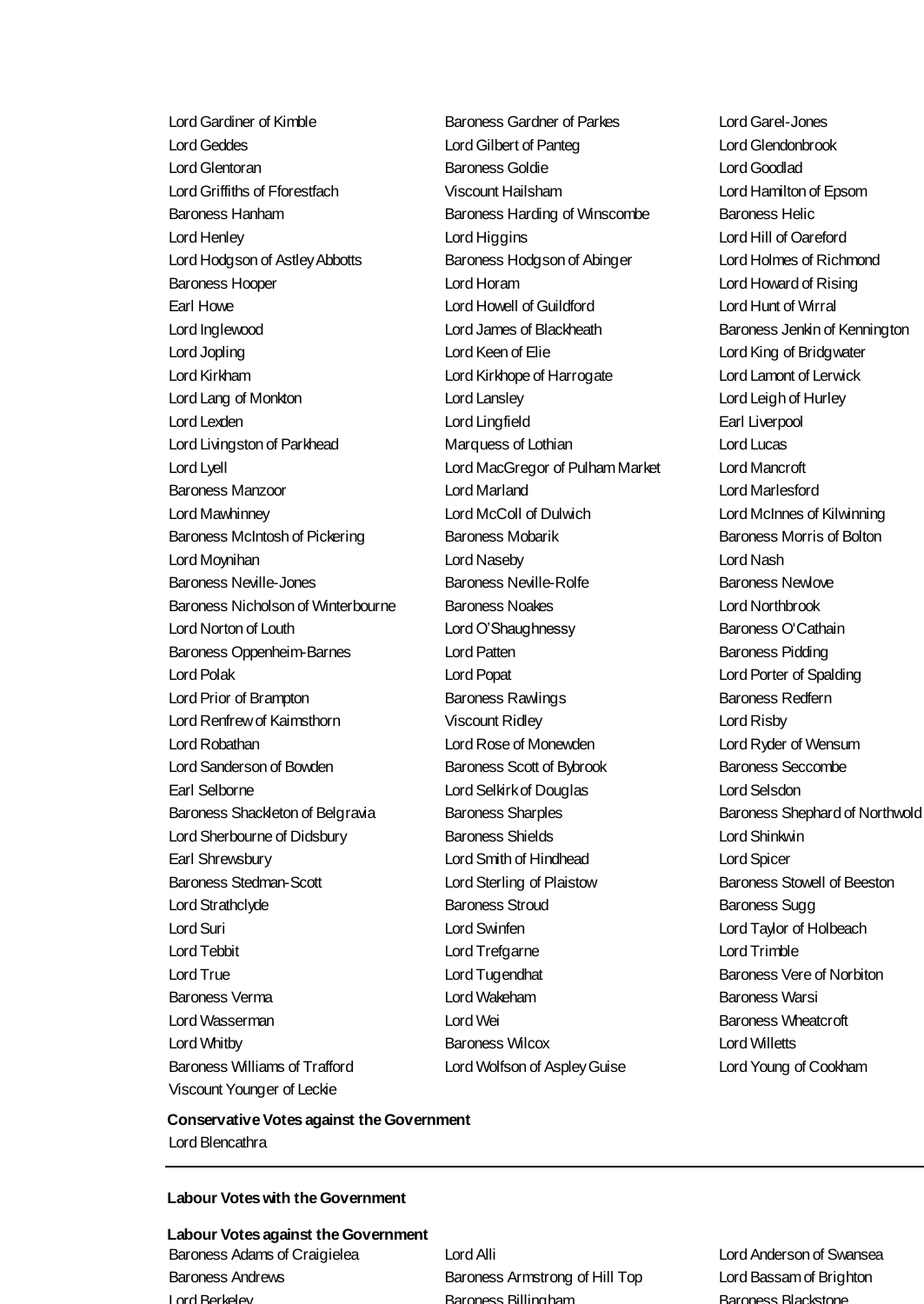Lord Brooke of Alverthorpe Lord Brookman Lord Campbell-Savours Lord Carter of Coles Lord Cashman Baroness Chakrabarti Lord Clarke of Hampstead Lord Clinton-Davis Baroness Cohen of Pimlico Lord Collins of Highbury **Baroness Corston** Baroness Corston Baroness Crawley Lord Cunningham of Felling Lord Darling of Roulanish Lord Davies of Oldham Lord Donoughue Baroness Drake Lord Dubs Lord Elder Lord Evans of Watford Baroness Farrington of Ribbleton Lord Faulkner of Worcester Lord Foster of Bishop Auckland Lord Foulkes of Cumnock Baroness Gale **Baroness Golding** Lord Giddens **Baroness Golding** Lord Gordon of Strathblane **Baroness Gould of Potternewton** Lord Grantchester Viscount Hanworth Lord Harris of Haringey Lord Harrison Lord Haskel Lord Haughey Lord Haworth Lord Howarth of Newport Baroness Howells of St Davids Lord Howie of Troon Lord Hoyle Lord Hughes of Woodside Lord Hunt of Chesterton Lord Jordan Lord Judd Baroness Kennedy of Cradley Lord Kennedy of Southwark Lord Kestenbaum Baroness Kinnock of Holyhead Lord Kinnock Lord Kirkhill Baroness Lawrence of Clarendon Lord Levy Baroness Liddell of Coatdyke Lord Lipsey Lord MacKenzie of Culkein **Baroness Mallalieu** Baroness Manual Baroness Massey of Darwen Lord Maxton Lord McAvoy Lord McConnell of Glenscorrodale Lord Mendelsohn Lord Monks Lord Morgan Lord Prescott **Baroness Prosser Baroness Prosser** Baroness Quin Lord Radice **Baroness Ramsay of Cartvale** Lord Rea Lord Rosser Lord Rowlands Lord Sawyer Lord Soley Lord Stevenson of Balmacara Lord Stone of Blackheath Lord Turnberg **Baroness Warwick of Undercliffe** Lord Watson of Invergowrie Lord Watts **Baroness Wheeler** Baroness Wheeler Baroness Whitaker Baroness Young of Old Scone Lord Young of Norwood Green

Viscount Chandos Lord Christopher Lord Clark of Windermere Lord Davies of Stamford Baroness Dean of Thornton-le-Fylde Baroness Donaghy Lord Griffiths of Burry Port Lord Grocott Lord Hain Baroness Hayter of Kentish Town Baroness Healy of Primrose Hill Baroness Henig Baroness Hilton of Eggardon **Lord Hollick** Baroness Hollis of Heigham Lord Irvine of Lairg **Lord Jones** Lord Jones **Baroness Jones of Whitchurch** Lord Jones **Baroness Jones of Whitchurch** Lord Layard Lord Lea of Crondall Lord Lennie Baroness Lister of Burtersett **Lord Livermore** Lord Lympne Baroness McDonagh Baroness McIntosh of Hudnall Lord McKenzie of Luton Baroness Morris of Yardley **Lord Murphy of Torfaen** Baroness Nye Lord O'Neill of Clackmannan Lord Patel of Bradford Lord Pendry Baroness Pitkeathley Lord Plant of Highfield Lord Ponsonby of Shulbrede Baroness Rebuck Lord Reid of Cardowan Lord Richard Viscount Simon Baroness Smith of Basildon Lord Snape Baroness Symons of Vernham Dean Lord Taylor of Blackburn Baroness Taylor of Bolton Lord Tomlinson Lord Touhig Lord Tunnicliffe Lord Whitty Lord Wood of Anfield Lord Woolmer of Leeds

#### **Liberal Democrat Votes with the Government**

**Liberal Democrat Votes against the Government** Lord Addington Lord Ashdown of Norton-sub-Hamdon Baroness Bakewell of Hardington

**Mandeville** Baroness Barker **Lord Beith Baroness Bonham-Carter of Yarr**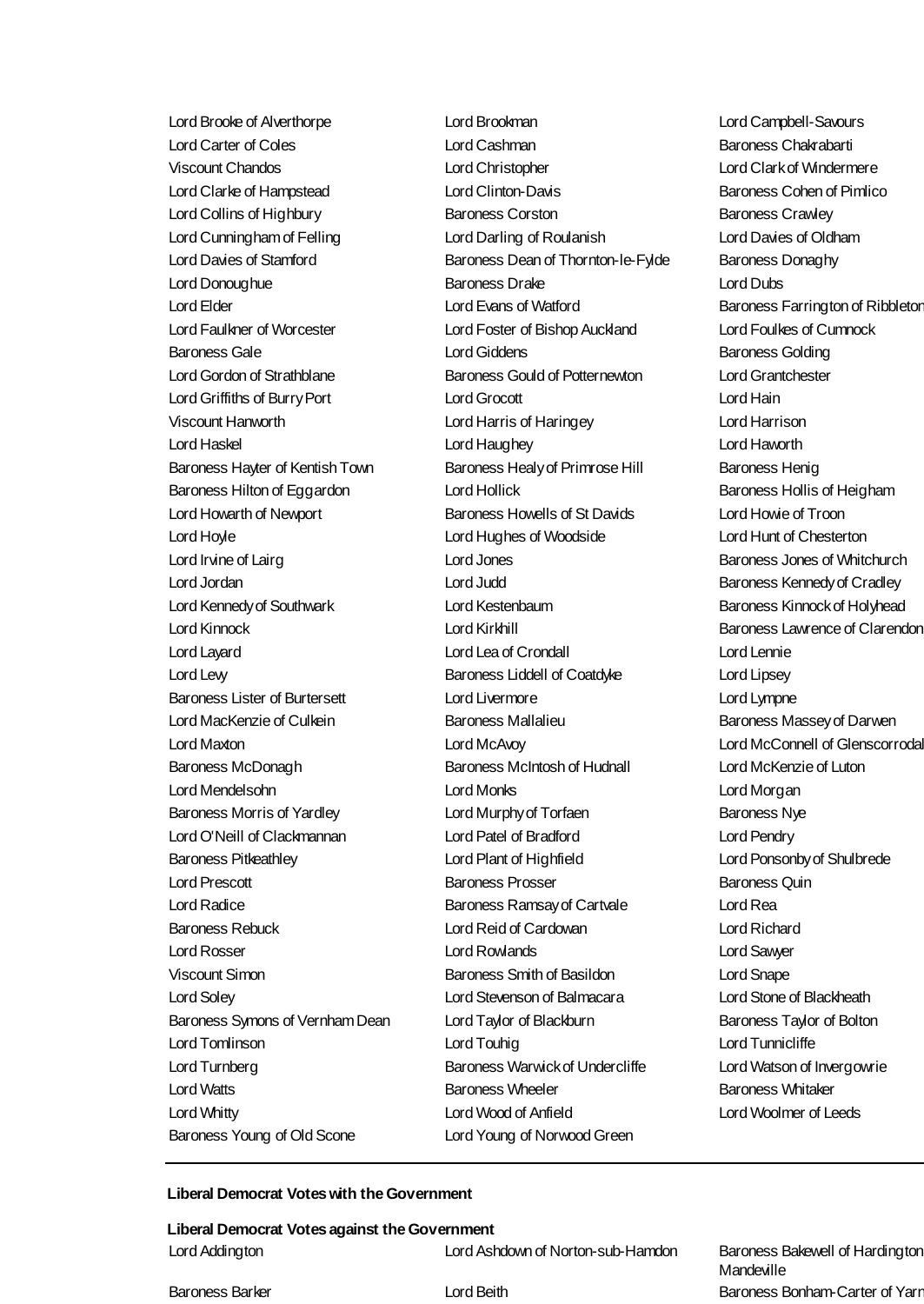Lord Clement-Jones Lord Cotter Lord Dholakia Baroness Doocey **Baroness Falkner of Margravine** Baroness Featherstone Lord Foster of Bath **Lord Fox Lord Fox** Baroness Garden of Frognal Lord German Earl Glasgow Lord Goddard of Stockport Lord Greaves Baroness Grender Baroness Hamwee Baroness Humphreys Lord Hussain Baroness Hussein-Ece Baroness Jolly Lord Jones of Cheltenham Lord Lee of Trafford Baroness Ludford Lord Maclennan of Rogart Baroness Maddock Lord Marks of Henley-on-Thames Lord McNally Lord Newby Baroness Northover Lord Paddick Lord Palmer of Childs Hill Baroness Parminter Baroness Pinnock Lord Purvis of Tweed Baroness Randerson Lord Redesdale Lord Rennard Baroness Scott of Needham Market Lord Sharkey **Baroness Sheehan** Lord Shipley Lord Shutt of Greetland Lord Stephen Lord Stoneham of Droxford Lord Strasburger Lord Stunell Baroness Suttie Lord Taverne Lord Teverson Baroness Thomas of Winchester Lord Thomas of Gresford Baroness Thornhill Lord Tope **Baroness Tyler of Enfield** Lord Tyler Lord Tyler Lord Wallace of Saltaire **Lord Wallace of Tankerness** Baroness Walmsley Lord Watson of Richmond Lord Wrigglesworth

#### **Crossbench Votes with the Government**

Lord Aberdare Lord Armstrong of Ilminster Lord Bew Lord Bilimoria Lord Broers Lord Brown of Eaton-under-Heywood Lord Burns Baroness Butler-Sloss Lord Carswell Earl Cork and Orrey Baroness Cox Viscount Craigavon Lord Curry of Kirkharle Lord Dannatt Lord Dear Baroness Deech Lord Green of Deddington Lord Greenway Lord Hameed Earl Hay of Kinnoull Lord Hope of Craighead Lord Janvrin Lord Kilclooney Lord Laming Lord Luce **Baroness Meacher Baroness Meacher** Baroness Murphy Lord Northbourne Lord Pannick Lord Patel Lord Ramsbotham Lord Rana Lord Rowe-Beddoe Viscount Slim Duke of Somerset Lord Stirrup Lord Turnbull Lord Wilson of Tillyorn Lord Woolf

#### **Crossbench Votes against the Government**

Baroness Afshar Lord Alton of Liverpool Lord Bichard Lord Birt Baroness Boothroyd Lord Butler of Brockwell Baroness Campbell of Surbiton Lord Condon Lord Condon Lord Craig of Radley Lord Cromwell Baroness D'Souza Lord Dykes Lord Eames Lord Elystan-Morgan Earl Erroll Viscount Falkland Lord Fellowes Lord Freyberg Baroness Greengross Thompson Baroness Grey-Thompson Baroness Hayman Baroness Hollins Baroness Howe of Idlicote Lord Hylton Lord Low of Dalston Countess of Mar Baroness Morgan of Drefelin Baroness O'Neill of Bengarve Lord Ouseley Lord Palmer Baroness Prashar Earl Sandwich Lord Scott of Foscote Baroness Stern Lord Thurlow Lord Trees Lord Trevethin and Oaksey Lord Warner Lord Wright of Richmond Baroness Young of Hornsey